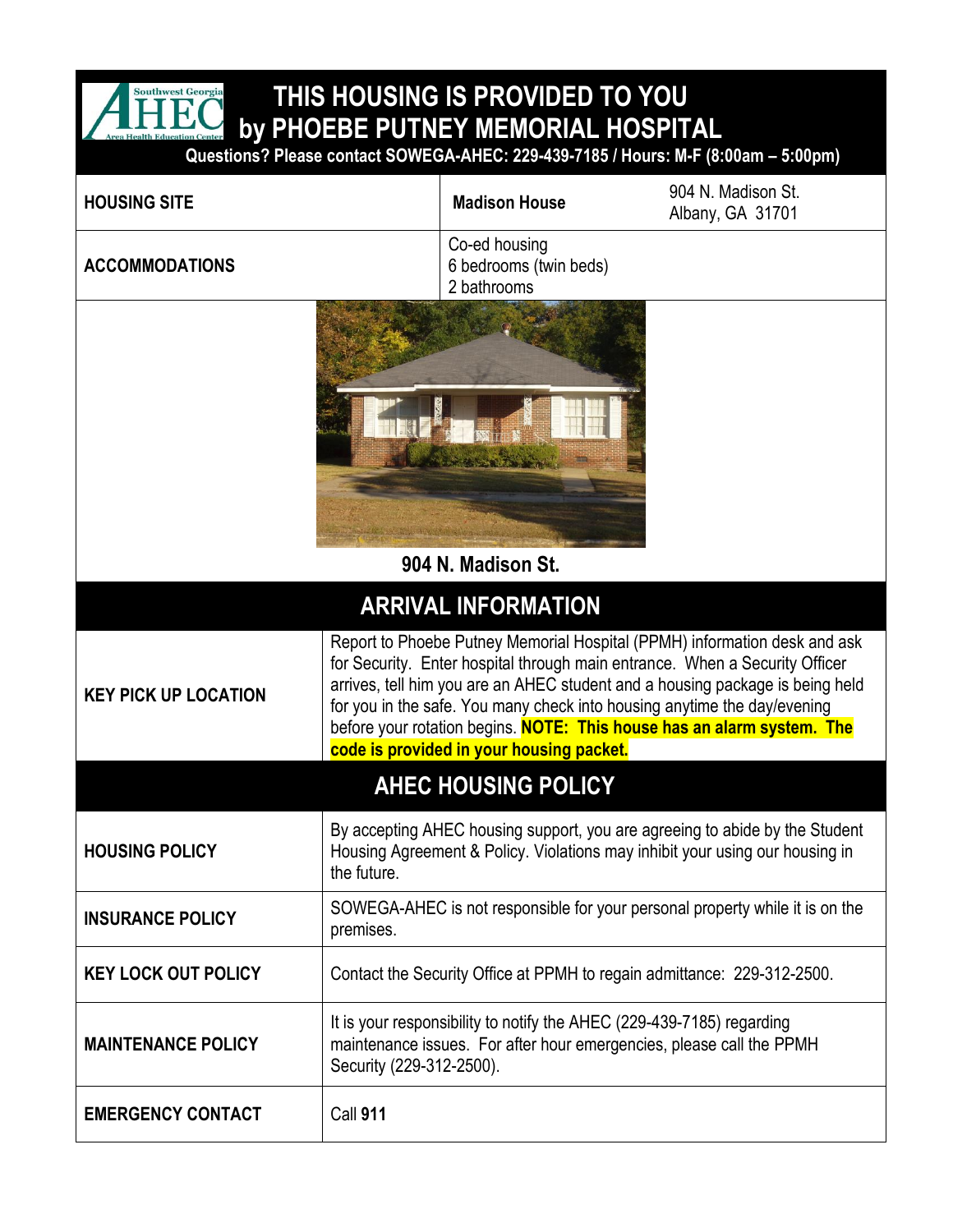## **HOUSE RULES**

- No smoking.
- No space heaters.
- No candles.
- No pets allowed.
- No sleep over guests allowed.
- Do not move furniture or desks from room to room.
- Do not move from your assigned room.
- Do not prop your feet on the walls.
- Keep all exterior doors locked while residing in the house. This is both for your safety and that of your housemates.
- Maid service is not provided. Bedrooms are cleaned between student rotations. Cleanliness of the house is your responsibility. Keep all common areas clean.
- **The house telephone number is (229) 889-7060.** This is a restricted line and you must dial a "9" before making local calls. To make a long distance call, dial the PPMH operator at 312-1000. Identify yourself, ask for an outside line, use your calling card or call collect.
- Report problems to the AHEC office at 229-439-7185.
- Phoebe Security: 229-312-2500.

## **DRIVING DIRECTIONS DIRECTIONS FROM ATLANTA: Phoebe Putney Memorial Hospital, 417 W 3rd Ave, Albany (229-312-1000)** From I-75 S merge onto I-475 S/GA-408 S via Exit 177 toward Bypass to I-75 S toward Valdosta. Take the GA-300/GA-FLA Pkwy exit, Exit 99, toward Albany. **Turn right onto GA-300 S/Georgia-Florida Pkwy. Turn slight right onto Clark Ave/US-82.** ■ Merge onto US-19 N/US-82 W /GA-520 W. Merge onto N Jefferson St via EXIT 5B toward Downtown. **Turn right onto W 3rd Avenue. PPMH** is on the right. **DIRECTIONS FROM AUGUSTA: From Laney Walker Blvd, continue to follow GA-4 S.**  Turn right onto GA-88 W/Jefferson Davis Memorial Hwy. Continue to follow GA-88 W. GA-88 W becomes GA-24 W. Turn left onto GA-22 W/GA-24 W. Stay straight to go onto E Hancock St/GA-49. Continue to follow GA-49 SW. Turn left onto Gray Hwy/US-129/GA-11/GA-22/GA-49. Continue to follow US-129/GA-11/GA-49. ■ Merge onto I-16 W toward I-75/Atlanta. Merge onto I-75 S via the exit on the left toward Valdosta. Take the GA-300/GA-FLA Pkwy exit, Exit 99, toward Albany. **Turn right onto GA-300 S/GEORGIA-FLORIDA PKWY. Turn slight right onto Clark Ave/US-82.** Merge onto US-19 N/US-82 W /GA-520 W. Merge onto N Jefferson St via EXIT 5B toward Downtown. **Turn right onto W 3rd Avenue. PPMH** is on the right. **DIRECTIONS TO HOUSE FROM PPMH:** Exit the hospital parking lot at the Second Avenue entrance (near the PPMH Medical Tower). **Turn right onto Second Avenue. Turn right onto North Monroe Turn left onto Third Avenue. Turn left onto Madison Avenue.** The house is on the left at 904 North Madison. **Parking is available in the gravel area next to the house.**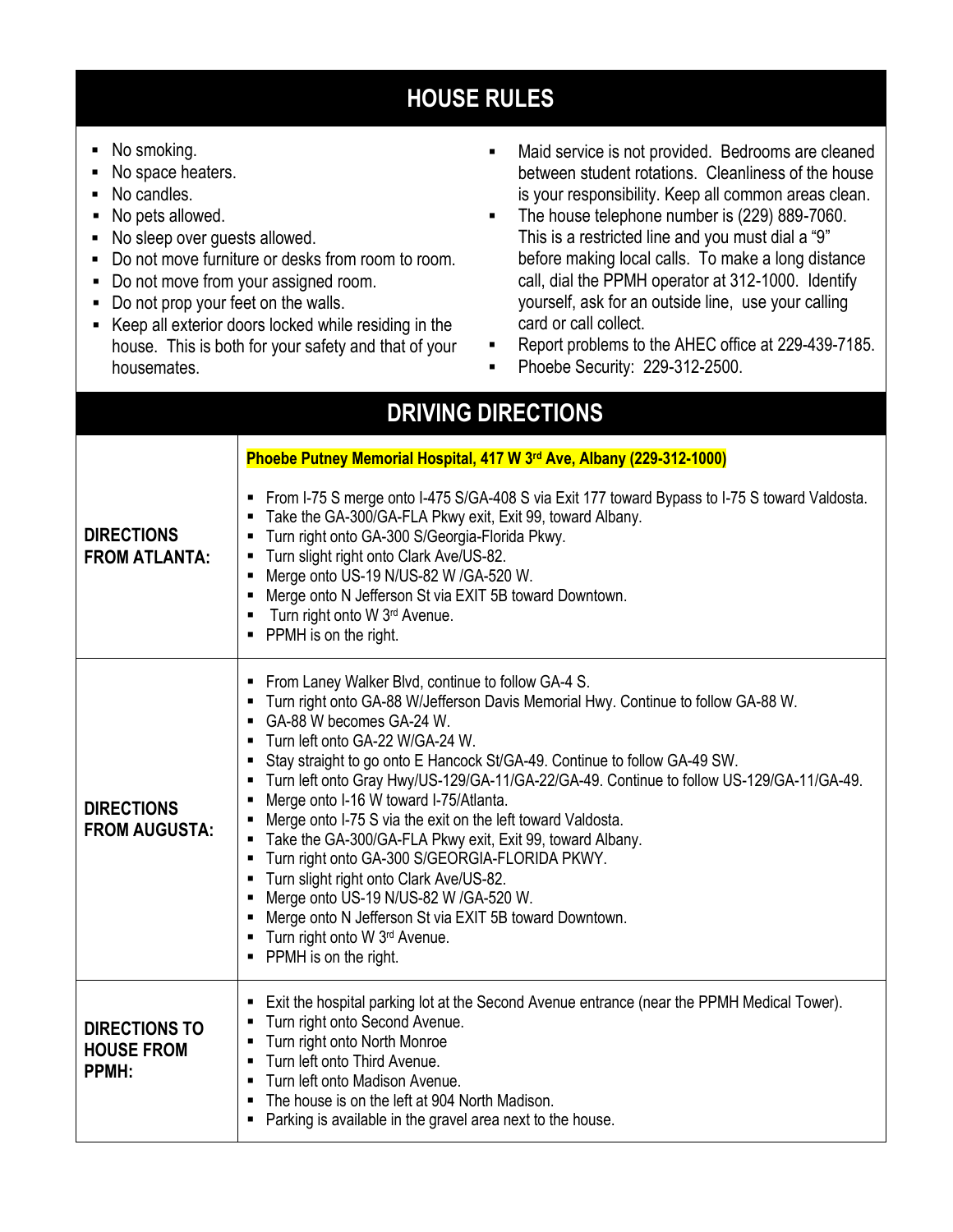| <b>WHAT TO KNOW BEFORE YOU ARRIVE</b> |                                                                                                                                                                                                                                                                                                                                                                                                                                                                                                                                                                                                                                            |                                                                                                            |
|---------------------------------------|--------------------------------------------------------------------------------------------------------------------------------------------------------------------------------------------------------------------------------------------------------------------------------------------------------------------------------------------------------------------------------------------------------------------------------------------------------------------------------------------------------------------------------------------------------------------------------------------------------------------------------------------|------------------------------------------------------------------------------------------------------------|
| <b>WHAT TO BRING</b>                  | • all bedding for twin bed (sheets,<br>pillows, etc.)<br>towels and washcloths<br>toiletry items<br>$\blacksquare$<br>toilet paper, paper towels, napkins<br>hangers                                                                                                                                                                                                                                                                                                                                                                                                                                                                       | cell phone<br>laptop<br>laundry detergent<br>kitchen trash bags<br>food and beverages<br>cleaning supplies |
| <b>APPLIANCES PROVIDED</b>            | washer and dryer<br>п<br>refrigerator/freezer<br>stove/oven<br>$\blacksquare$ toaster                                                                                                                                                                                                                                                                                                                                                                                                                                                                                                                                                      | coffee maker<br>iron/ironing board<br>vacuum cleaner                                                       |
| <b>SUPPLIES PROVIDED</b>              | pots, pans & cookie sheet<br>dishes<br>glasses<br>eating utensils                                                                                                                                                                                                                                                                                                                                                                                                                                                                                                                                                                          | serving utensils<br>pasta strainer<br>pot holders<br>ш                                                     |
| <b>SERVICES PROVIDED</b>              | • Wireless internet access provided and is intended to be used for educational<br>purposes. Students will not illegally download files or send, receive or display<br>material reasonably construed as obscene or harassing. Access to and use of<br>the internet is not confidential and can be monitored. Failure to comply with<br>this policy will result in immediate removal and permanent ban from all<br>SOWEGA-AHEC housing.<br>• You are responsible for cleaning up after yourself. There is limited cleaning<br>service provided by the hospital. Please be courteous to your roommates and<br>keep your belongings picked up. |                                                                                                            |
|                                       | <b>THINGS TO DO</b>                                                                                                                                                                                                                                                                                                                                                                                                                                                                                                                                                                                                                        |                                                                                                            |
| <b>AREA INFORMATION</b>               | * Albany Area Chamber of Commerce: http://albanyga.com/<br>Later Albany Newspaper: http://www.albanyherald.com/<br>❖ Albany Government Site: http://www.albany.ga.us/<br>❖ Things to do in Albany: http://tiny.cc/g3pzm<br>❖ Southwest GA News: http://www.mysouthwestga.com/<br>❖ Fitness Facilities:<br>■ YMCA: http://www.albanyareaymca.org/<br>Tony's Gym: http://www.tonysgym.com/v2/<br>PT Gym: http://www.realpagessites.com/ptgym/index.html<br>Anytime Fitness: http://tiny.cc/jqv99                                                                                                                                             |                                                                                                            |